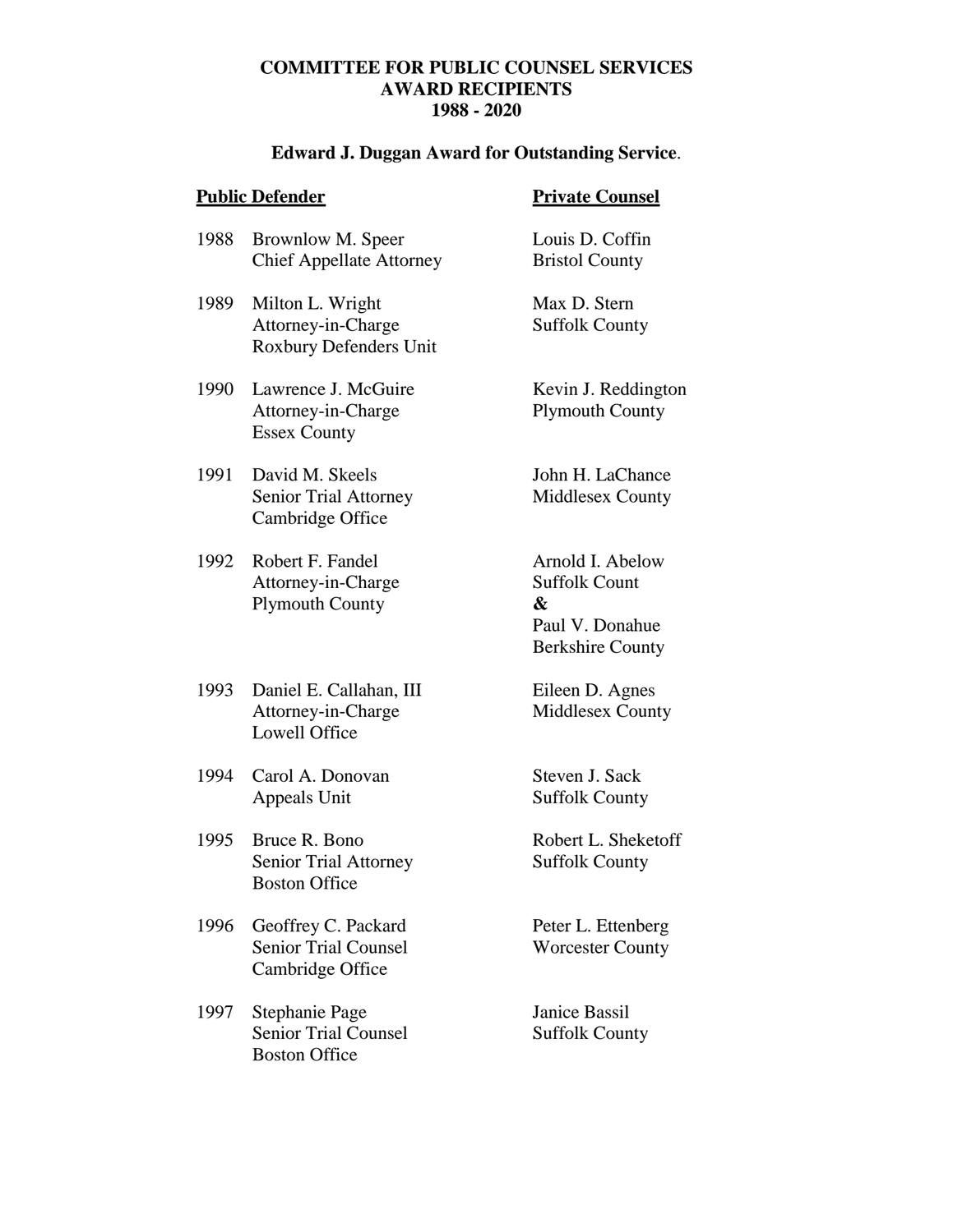| 1998 | John G. Darrell<br><b>Senior Trial Attorney</b><br><b>Brockton</b> office | John Salsberg<br><b>Suffolk County</b>          |
|------|---------------------------------------------------------------------------|-------------------------------------------------|
| 1999 | Patricia A. O'Neill<br>Deputy Chief Appellate Attorney                    | <b>Terry Nagel</b><br><b>Hampden County</b>     |
| 2000 | Mark D. Gagnon<br>Barnstable Office (posthumously)                        | <b>Stephen Hrones</b><br><b>Suffolk County</b>  |
| 2001 | Gordon A. Oppenheim<br>Attorney-in-Charge<br>Norfolk County               | Wendy H. Sibbison<br><b>Franklin County</b>     |
| 2002 | Benjamin H. Keehn<br>Appeals Unit                                         | Randolph Gioia<br><b>Suffolk County</b>         |
| 2003 | Bruce E. Ferg<br>Cambridge Office                                         | Joseph F. Krowski<br><b>Plymouth County</b>     |
| 2004 | William W. Robinson<br><b>Barnstable Office</b>                           | Rosemary C. Scapicchio<br><b>Suffolk County</b> |
| 2005 | Christopher S. Skinner<br>Salem Office                                    | Charles K. Stephenson<br>Hampshire County       |
| 2006 | Michael S. Hussey<br>Attorney-in-Charge<br><b>Worcester County</b>        | Rebecca M. Young<br><b>Suffolk County</b>       |
| 2007 | John P. Osler<br>Attorney-in-Charge<br>Cambridge Superior Court Office    | James B. Krasnoo<br><b>Middlesex County</b>     |
| 2008 | Beverly J. Cannone<br>Attorney-in-Charge<br>Dedham Superior Court Office  | Larry Tipton<br><b>Suffolk County</b>           |
| 2009 | Nona E. Walker<br>Deputy Chief Appellate Attorney                         | Jonathan Shapiro<br><b>Suffolk County</b>       |
| 2010 | Susan Oker<br>Director<br><b>Salem District Court Office</b>              | John A. Amabile<br><b>Plymouth County</b>       |
| 2011 | Carlos D. Brito<br>Director<br><b>Fall River District Court Office</b>    | Peter J. Muse<br><b>Norfolk County</b>          |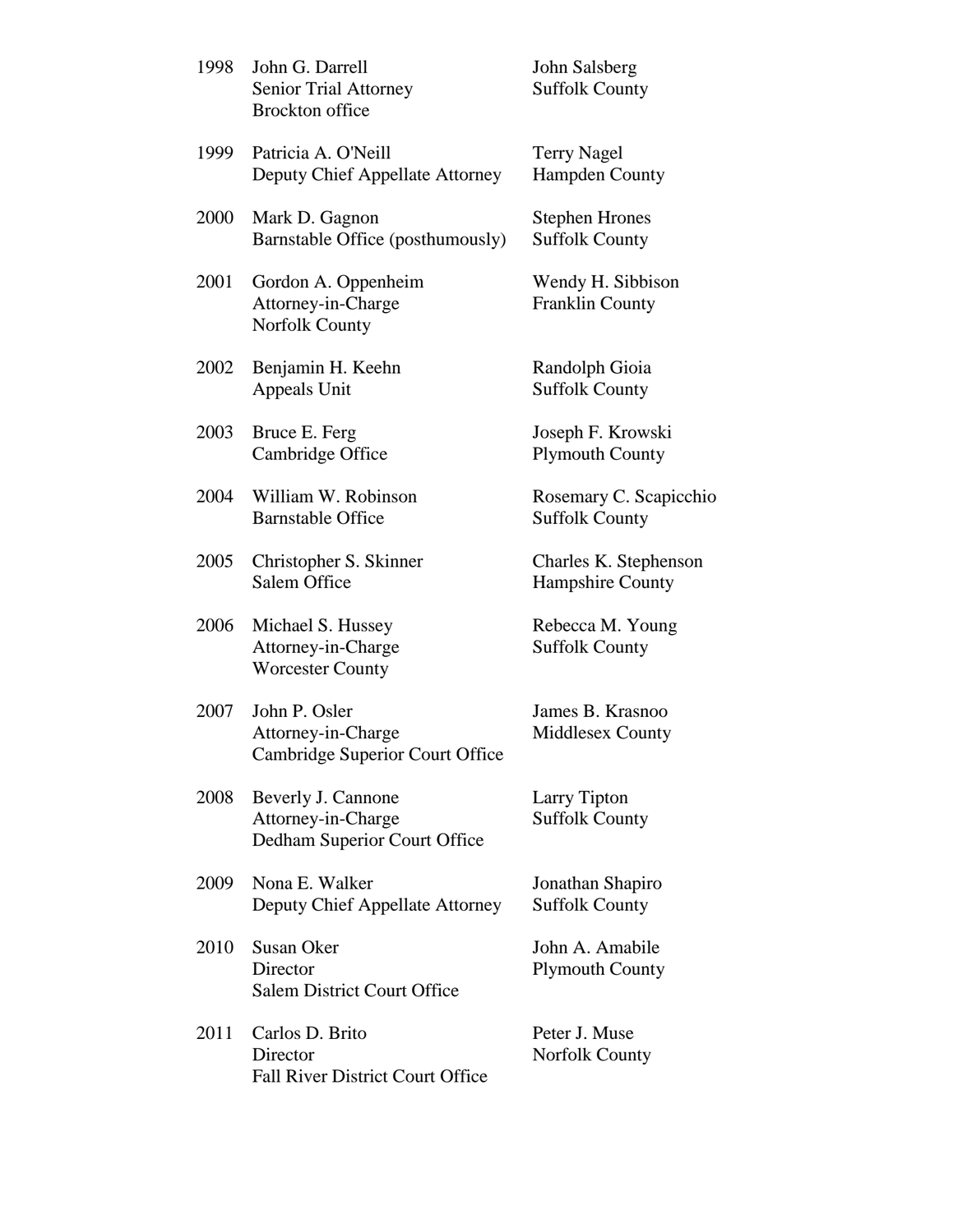| 2012 | Alan Rubin<br>Attorney-in-Charge<br>Northampton Superior Court Office                      | Vivianne E. Jeruchim<br><b>Suffolk County</b> |
|------|--------------------------------------------------------------------------------------------|-----------------------------------------------|
| 2013 | Anne Goldbach<br><b>Forensic Services Director</b>                                         | John J. Barter<br><b>Suffolk County</b>       |
| 2014 | <b>Beth Eisenberg</b><br>Director Special Litigation Unit                                  | <b>Jack Courtney</b><br><b>Suffolk County</b> |
| 2015 | Denise Regan<br><b>Senior Trial Counsel</b><br><b>Salem Superior Court Office</b>          | John H. Cunha, Jr.<br><b>Suffolk County</b>   |
| 2016 | John S. Redden<br>Attorney-in-Charge<br><b>Brockton Superior Court Office</b>              | Luke Ryan<br><b>Hampden County</b>            |
| 2017 | Joanne Daley<br>Attorney-in-Charge<br><b>Lowell Superior Court Office</b>                  | Andrew S. Crouch<br>Middlesex County          |
| 2018 | Richard D. LeBlanc<br><b>Attorney in-Charge</b><br><b>Pittsfield Superior Court Office</b> | Jeanne Earley<br>Middlesex County             |
| 2019 | Yolanda Acevedo<br>Attorney-in-Charge<br>Roxbury Office                                    | Lois J. Martin<br><b>Suffolk County</b>       |
| 2020 | <b>Nathaniel Green</b><br>Attorney-in-Charge<br>Pittsfield Office                          | Jeffrey S. Brown<br>Hampshire County          |
|      | <b>Thurgood Marshall Award.</b>                                                            |                                               |
| 1994 | Lisa M. Hewitt<br><b>CPCS</b> General Counsel                                              |                                               |
| 1995 | Leslie Walker<br><b>CPCS Private Counsel Division Staff Attorney</b>                       |                                               |
| 1996 | Wilbur G. Hollingsworth, Chief Counsel<br>Massachusetts Defenders Committee, 1961-1965     |                                               |

- 1997 Attorney Walter B. Prince Suffolk County
- 1998 Professor Charles J. Ogletree, Jr.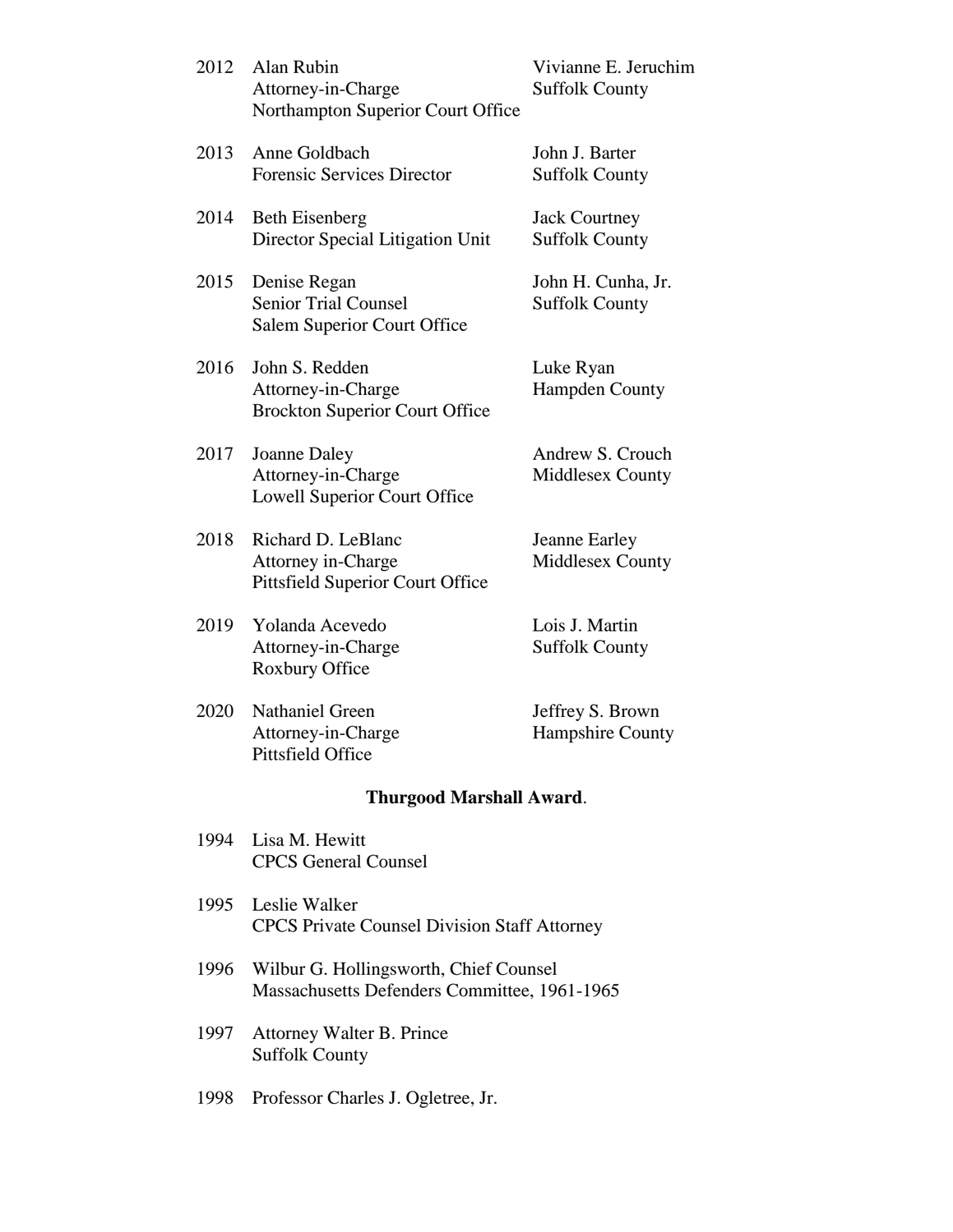Harvard Law School

- 1999 David J. Hallinan, Executive Director Essex County Bar Association Advocates, Inc.
- 2000 Attorney Patricia L. Garin Suffolk County
- 2001 Kristen Gilbert Defense Team: David Hoose, Harry Miles, Paul Weinberg, Anita Sarro Michelle Drake, Phil Kass & Tom Kirkpatrick
- 2002 Attorney Sam Silverman Lexington
- 2003 Professor Stanley Z. Fisher Boston University School of Law
- 2004 Attorney Paul J. Machado Fall River
- 2005 ACLU of MA: John Reinstein, David Hoose and Bill Newman
- 2006 Attorney Bonnie G. Allen Springfield
- 2007 Cathleen L. Bennett Director, CPCS Criminal Defense Training Unit
- 2008 Attorney Arnold R. Rosenfeld Suffolk County
- 2009 Attorney Martin R. Rosenthal Suffolk County
- 2010 Frederic G. Bartmon Hampshire County
- 2011 Andrew Silverman CPCS Deputy Chief Counsel, Public Counsel Division
- 2012 Willie J. Davis Boston
- 2013 Sarah Derby, CAFL Director of Social Work Jessica Edwards, YAD Director of Social Work Norma Wassel, PDD Director of Social Service Advocates
- 2014 Ann Lambert Legislative Director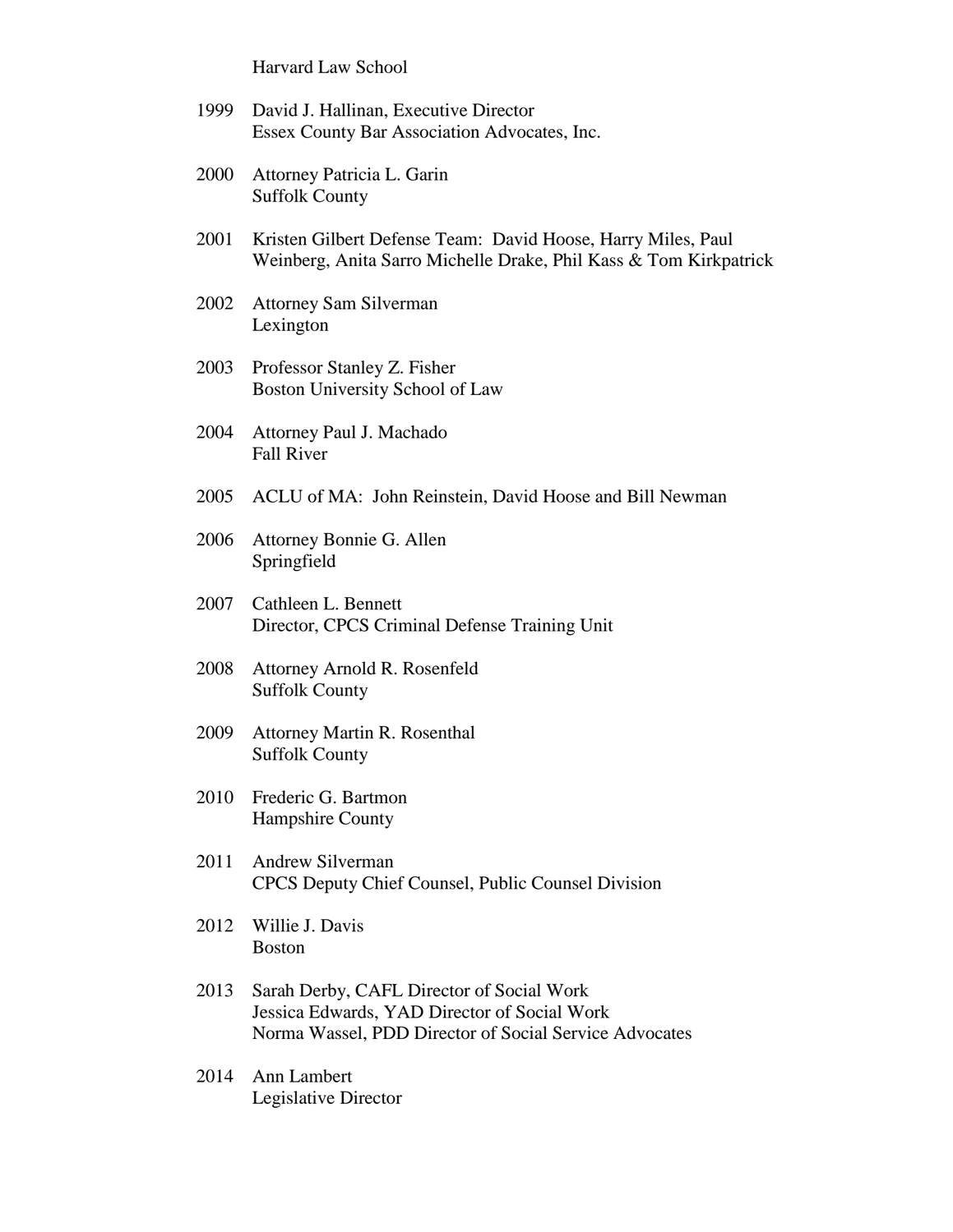ACLU of Massachusetts

- 2015 Andrew L. Cohen Director, CAFL Appellate Panel
- 2016 Arnie Lucinda Stewart Managing Director, Public Defender Division
- 2017 Derege B. Demissie Cambridge
- 2018 Nancy T. Bennett Boston
- 2019 Don Bronstein Director of Criminal Appeals, Private Counsel Division
- 2020 Andrea C. James Founder, Families for Justice as Healing

### **Carol A. Donovan Award for Exceptional Advocacy**.

- 2008 Beth Eisenberg Director Special Litigation Unit
- 2010 Stephen Maidman Hampden County
- 2016 Barbara Kaban Director Juvenile Appeals (ret.)
- 2017 Lisa Kavanaugh Director, Innocence Program
- 2018 Wendy Wayne Director, Immigration Impact Unit
- 2019 Kate Frame Essex County
- 2020 Radha Natarajan Middlesex County

#### **Jay D. Blitzman Award for Youth Advocacy**.

- 1996 Ernest Hughes, Jr.
- 1997 The Children's Law Center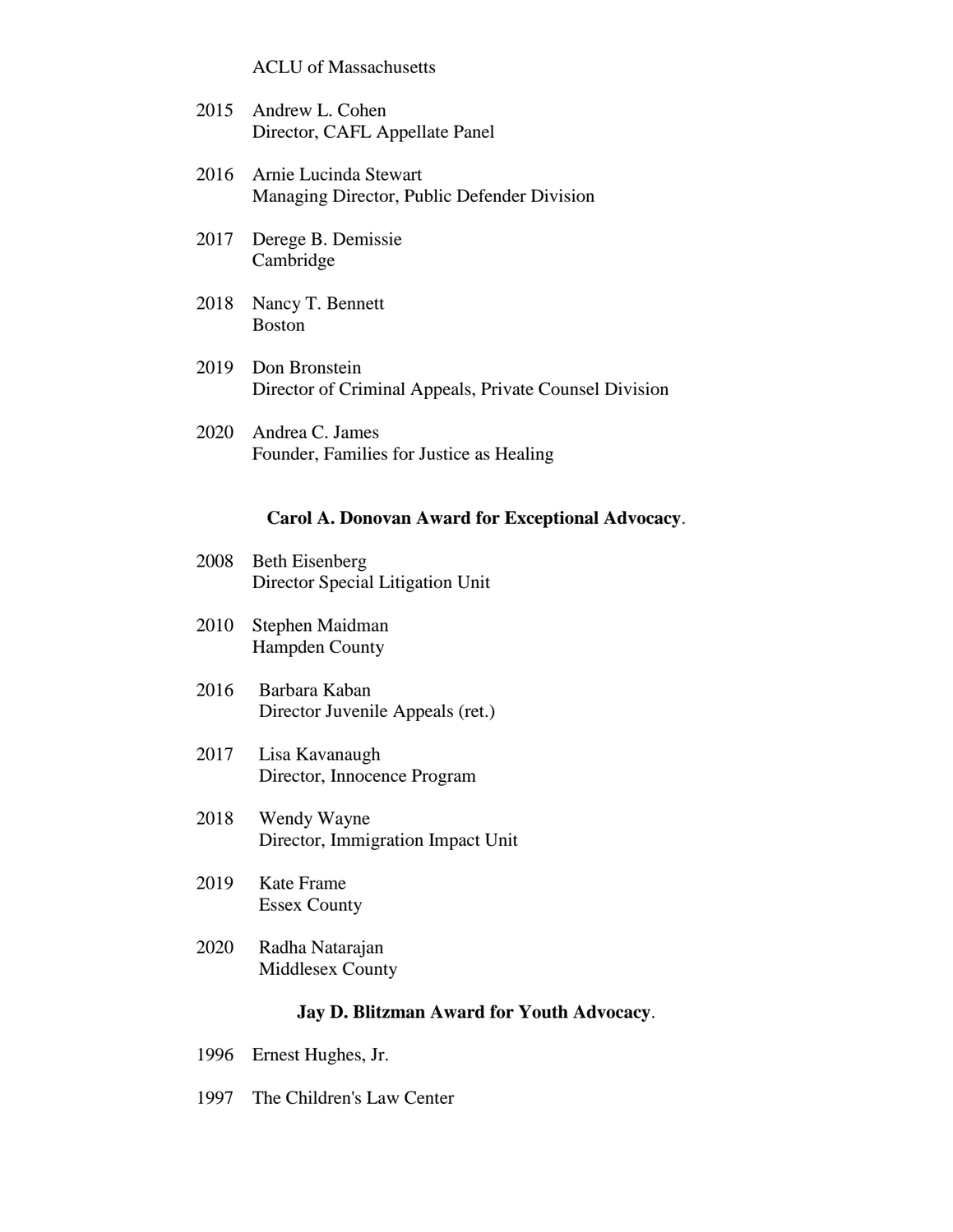Lynn

|      | 1998 Tony Vuong                                                                 |
|------|---------------------------------------------------------------------------------|
| 1999 | Attorney Scott F. Busconi<br>Southborough                                       |
|      | 2000 Habiba Davis                                                               |
| 2001 | Attorney Kenneth J. King<br><b>Boston</b>                                       |
| 2002 | <b>Second Thoughts Program</b>                                                  |
| 2003 | Attorney Jenny C. Chou<br>Roxbury                                               |
| 2004 | Robin Dahlberg<br>Lael E.H. Chester<br><b>Samuel Williams</b>                   |
| 2005 | Attorney Patricia A. Downey<br>Plymouth                                         |
| 2006 | Moacir Barbosa<br>Laurie Jo Wallace<br>Glenn Daly                               |
| 2007 | Attorney Richard J. Bowen<br>Andover                                            |
| 2008 | Attorney Kristyn M. Snyer<br>Chelmsford                                         |
| 2009 | Attorney Nancy M. McLean<br>Dennis                                              |
| 2010 | Attorney James D. Corbo<br><b>Braintree</b>                                     |
| 2011 | <b>Attorney Helen Fremont</b><br><b>CPCS Roxbury</b>                            |
| 2012 | Attorney Edward P Ryan, Jr.<br>Lisa Gigliotti<br>Attorney Jeffrey T. Richards   |
| 2013 | Maryellen Cuthburt, Lowell<br>Mona Igram, Attorney-in-Charge, YAD Lowell Office |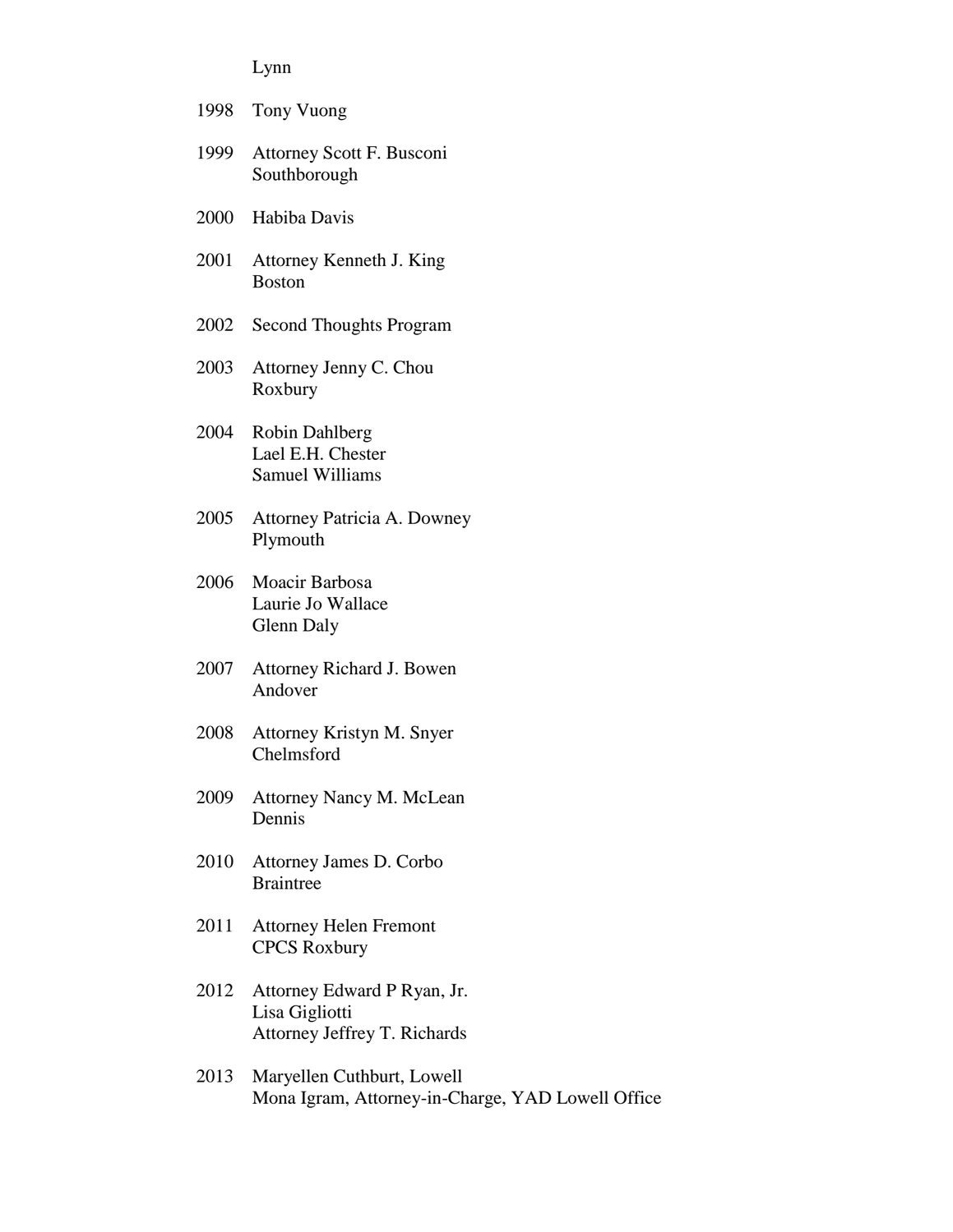- 2014 Alisa M. Rosenthal Essex County
- 2015 David B. Paradis Hampden County
- 2016 Joe Mulhern Attorney-in-Charge, YAD Fall River
- 2017 Laura Chrismer Edmonds Hampshire County
- 2018 Ryan M. Schiff Hampshire County
- 2019 Robert F. Hennessy, Hampshire County Merritt Schnipper, Hampshire County
- 2020 Mara Voukydis Director, Parole Advocacy, Boston

## **Margaret Winchester Award for Child Welfare Advocacy** (2016 – Present)**; Mary C. Fitzpatrick Children and Family Law Award** (1998-2014)

- 1998 Carol A. Erskine **Worcester**
- 1999 Robin L. Stolk Attorney-in-Charge Springfield CAFL Office
- 2000 Leslie A. Donahue Amesbury
- 2001 Claudia L. Bolgen Woburn
- 2002 Dorothy M. Storrow **Greenfield**
- 2003 Michael F. Kilkelly Malden
- 2004 Thomas A. Sebestyen Pittsfield
- 2005 Anita Baas Sullivan Wakefield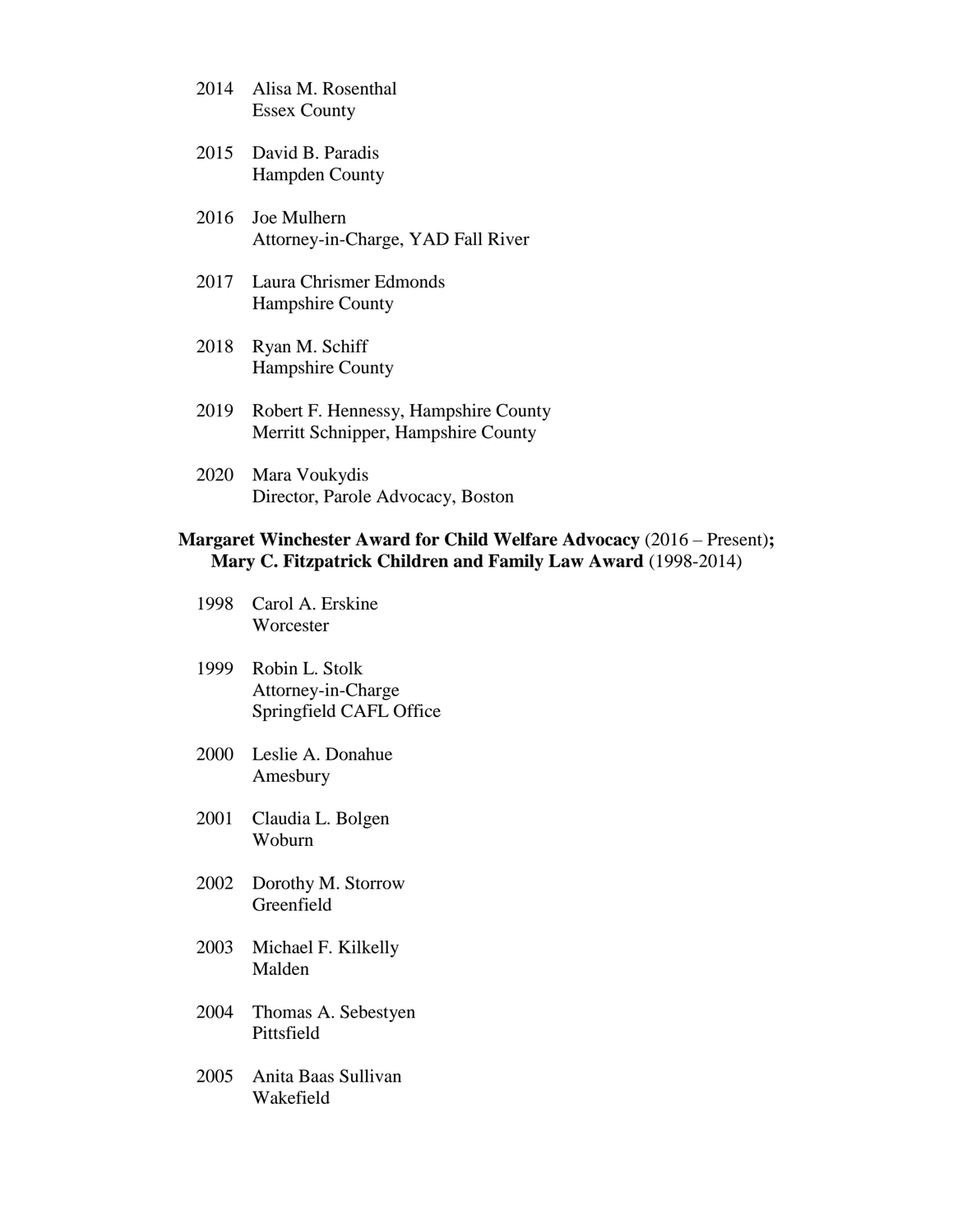- 2006 Amy Karp Director, CPCS CAFL Training Unit
- 2007 Joan K. Katz Royalston
- 2008 Lisa Van Gordon d'Errico Northampton
- 2009 Beverly A. Swetcky Springfield
- 2010 Kathleen M. McCaffrey Attorney-in-Charge Salem CAFL Office
- 2011 Brian Dunn Boston
- 2012 William A. Comeau Leominster
- 2013 Margaret Winchester Attorney-in-Charge Worcester CAFL Office
- 2014 Toiya Taylor Boston
- 2015 Jeannie M. Rhinehart, Springfield Kally Walsh, Springfield L. Mark Watkins, Shutesbury
- 2016 Christine M. Bonardi Boston
- 2017 Sarah E. Schooley Amherst
- 2018 Ann Balmelli O'Connor **Worcester**
- 2019 Carol Rosensweig CAFL Trial Panel Director
- 2020 Michael Greenberg (posthumous) Hampden County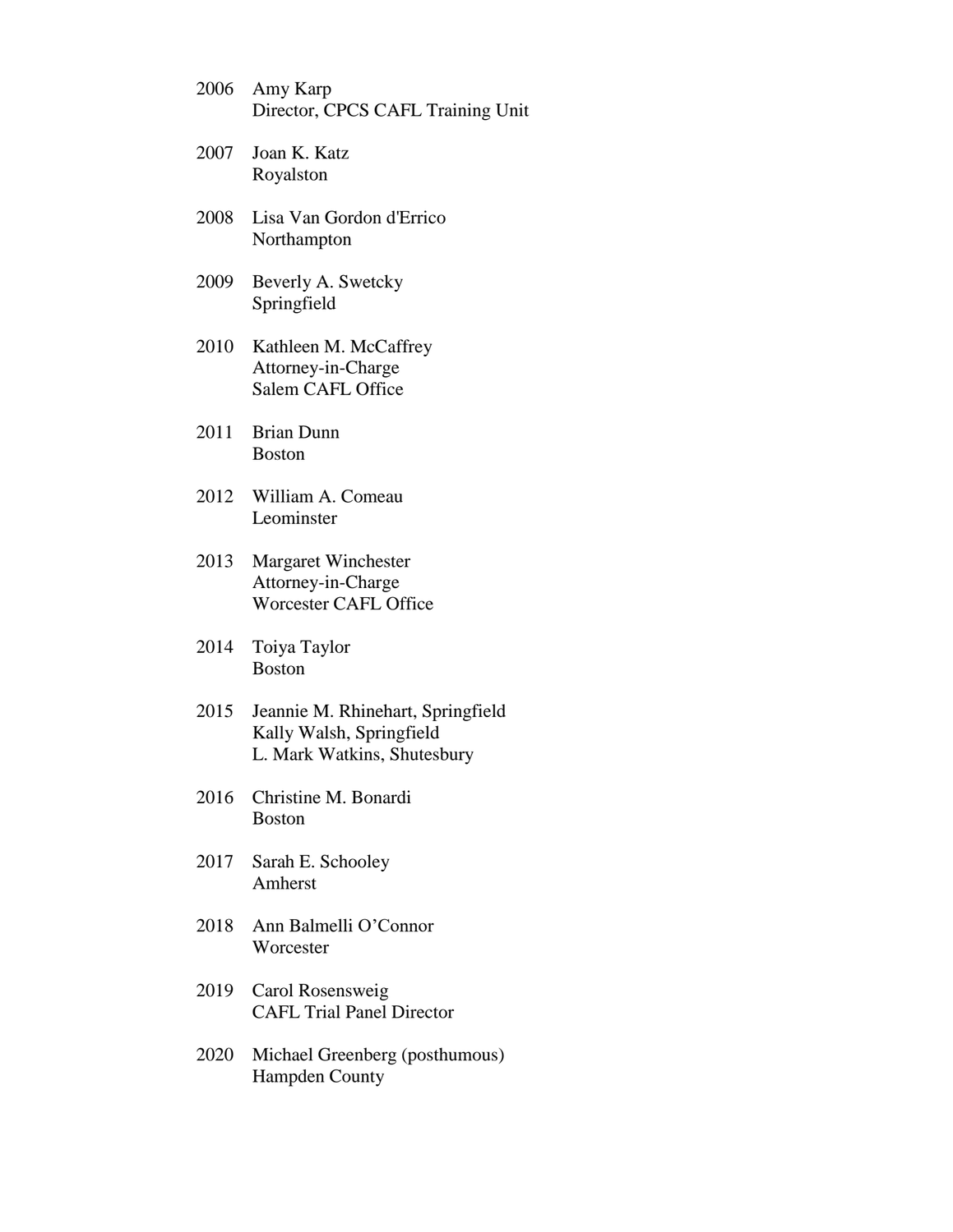# **Paul J. Liacos Mental Health Advocacy Award**

| 1998 | Stan Goldman<br>Director, CPCS Mental Health Litigation Unit                       |
|------|------------------------------------------------------------------------------------|
|      | 1999 Robert H. Weber<br>Newton                                                     |
| 2000 | John G. Swomley<br><b>Boston</b>                                                   |
| 2001 | Mark J. Gillis<br><b>Boston</b>                                                    |
| 2002 | Michael F. Farrington<br>Quincy                                                    |
|      | 2003 Laura A. Sanford<br>Lexington                                                 |
|      | 2004 Sondra H. Schmidt<br>Hingham                                                  |
| 2005 | George B. Crane<br>Pittsfield                                                      |
|      | 2006 Alice Whitehill Wiseberg<br><b>Boston</b>                                     |
| 2007 | Debra Beard-Bader<br>Attorney-in-Charge<br><b>CPCS</b> Alternative Commitment Unit |
| 2008 | Margaret L. Lunevitz<br><b>CPCS Mental Health Litigation Unit</b>                  |
| 2009 | Kerry L. Kotar<br>Manchester                                                       |
| 2010 | Nadell Hill<br>Adams                                                               |
| 2011 | Eric Tennen<br><b>Boston</b>                                                       |
| 2012 | Larni S. Levy<br>Director, CPCS Alternative Commitment & Registration Support Unit |
| 2013 | Mary Beth Senger                                                                   |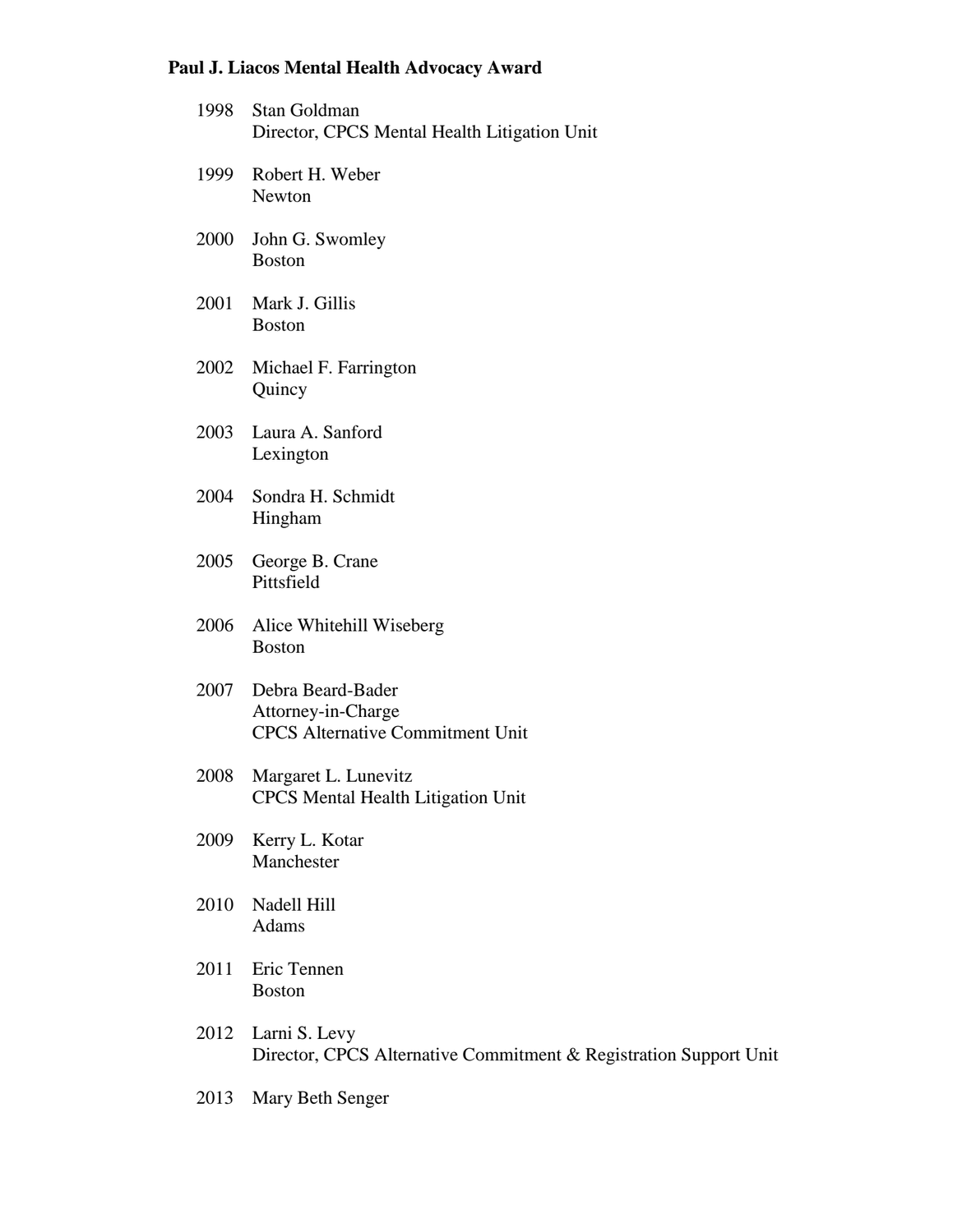- 2014 Catherine J. Hinton Boston
- 2015 Antoinette L. Hall Boston
- 2016 Robert D. Fleischner Northampton
- 2017 Brandon L. Campbell Salem
- 2018 Karen Owen Talley Brockton
- 2019 Debra Kornbluh Brookline
- 2020 Devorah Anne Vester Northampton

### **Maura Mellen Administrative Professional Award**

- 2000 Elizabeth Ann Linfield Clerk III
- 2001 Peggy McGillivray
- 2002 Elaine Deraney Administrative Assistant, Salem District Court
- 2003 Rita Caso Clerk III
- 2004 Dora Figueiredo Administrative Assistant, Cambridge Superior Court
- 2005 Barbara DeCarli Judi Higgins Administrative Assistant Secretary Brockton Superior Brockton Superior

- 2006 Art Riccio Database Systems Analyst
- 2007 Curtis Bradford Accounts Payable Assistant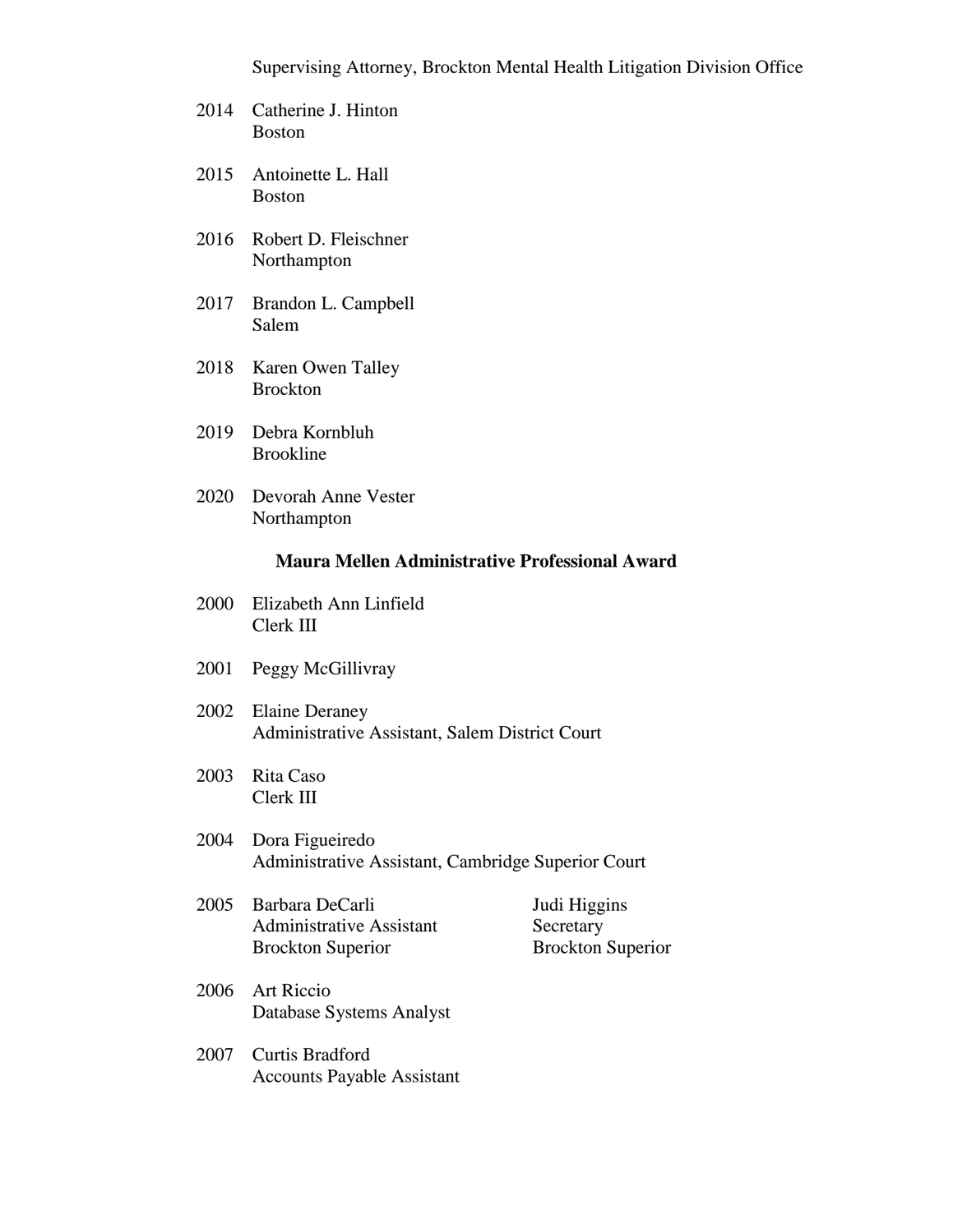| 2008 Denise Simonini     |  |
|--------------------------|--|
| Administrative Assistant |  |

- 2009 Jim Terrasi Chief Auditor
- 2015 Dolly Mele Administrative Assistant, Private Counsel Post Conviction Unit
- 2016 Judie Flynn Administrative Assistant, Hyannis CAFL & YAD
- 2017 Jessie Altagracia Brito Administrative Assistant, Roxbury YAD
- 2018 Bonnie E. Mullen Administrative Assistant, Boston Administration
- 2019 Sarah Pegus Program Administrator for the Hampden County Lawyers for Justice in Springfield, Massachusetts
- 2020 Krystal Cabrera Supervising Administrative Assistant, Northampton PDD office

### **Jane Addams Award for Outstanding Social Service Accomplishments**

- 2015 Peg Higgins Social Worker, CAFL Hadley Office
- 2016 Lauren J. Honigman Social Service Advocate, YAD Springfield
- 2017 Cynthia Nicholls Social Service Advocate, PDD Lowell and Salem
- 2018 Norman Beach Roxbury
- 2019 Kelsey Haggett Social Service Advocate, YAD Somerville
- 2020 Elizabeth Melo Social Worker, CAFL Lowell

## **Maria Souto/Armand Goyette Investigator Award**

2015 Kerrie Antunes Investigator, Salem Superior Court Office